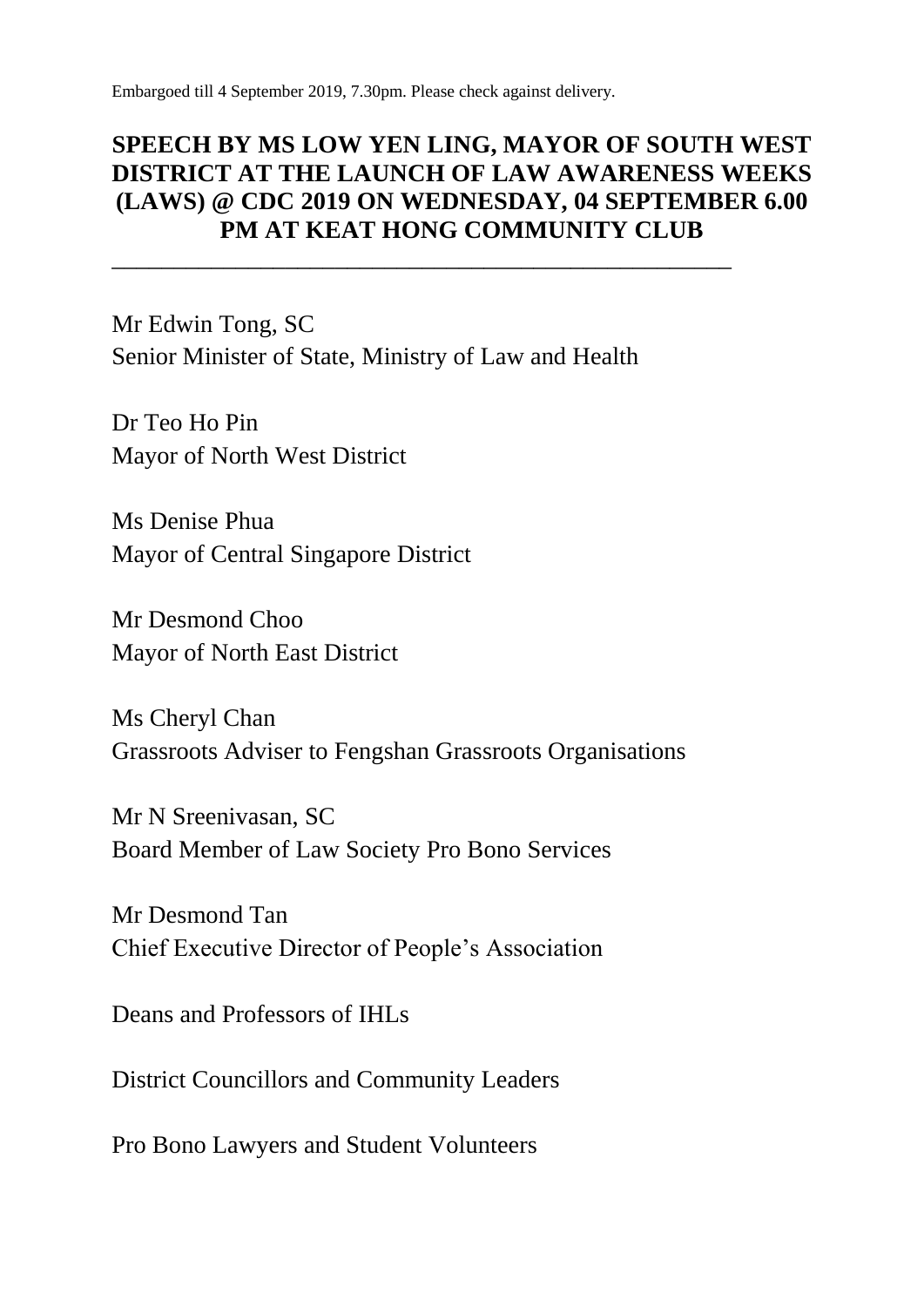Community Partners

Ladies and Gentlemen

#### **INTRODUCTION**

A very good evening to all of you. Thank you for joining us today for the Launch of Law Awareness Weeks (LAWs) @ CDC 2019.

## **STRONG TIES WITH LAW SOCIETY PRO BONO SERVICES OFFICE**

2 The partnership between the Law Society Pro Bono Services Office (LSPBS) and the five (5) CDCs started in 2007 with the establishment of the Community Legal Clinics (CLCs) in the South East and North West Districts. In 2014, the CLCs were expanded to all five (5) districts with the clinics providing free legal advice to residents. In 2015, we introduced talks about the law to educate the residents and make legal information more accessible to the community.

3 This year, between January and May, the CLCs served 1,200 residents, mainly on matrimonial, employment and estate matters. This was possible as we had more pro bono lawyers and student volunteers coming on-board. Since 2014, the number of law firms registered with the CLCs has almost doubled to more than 170. The number of lawyers volunteering has increased by more than 50% to 2,300. Thank you very much for all your support!

4 In addition, law students from all the three (3) Institutes of Higher Learning (IHLs) – National University of Singapore (NUS), Singapore Management University (SMU) and Singapore University of Social Sciences (SUSS) – also help at the CLCs and community legal talks. Through the CLCs, we are able to provide direct and targeted help to residents in need of legal advice. At the same time, we also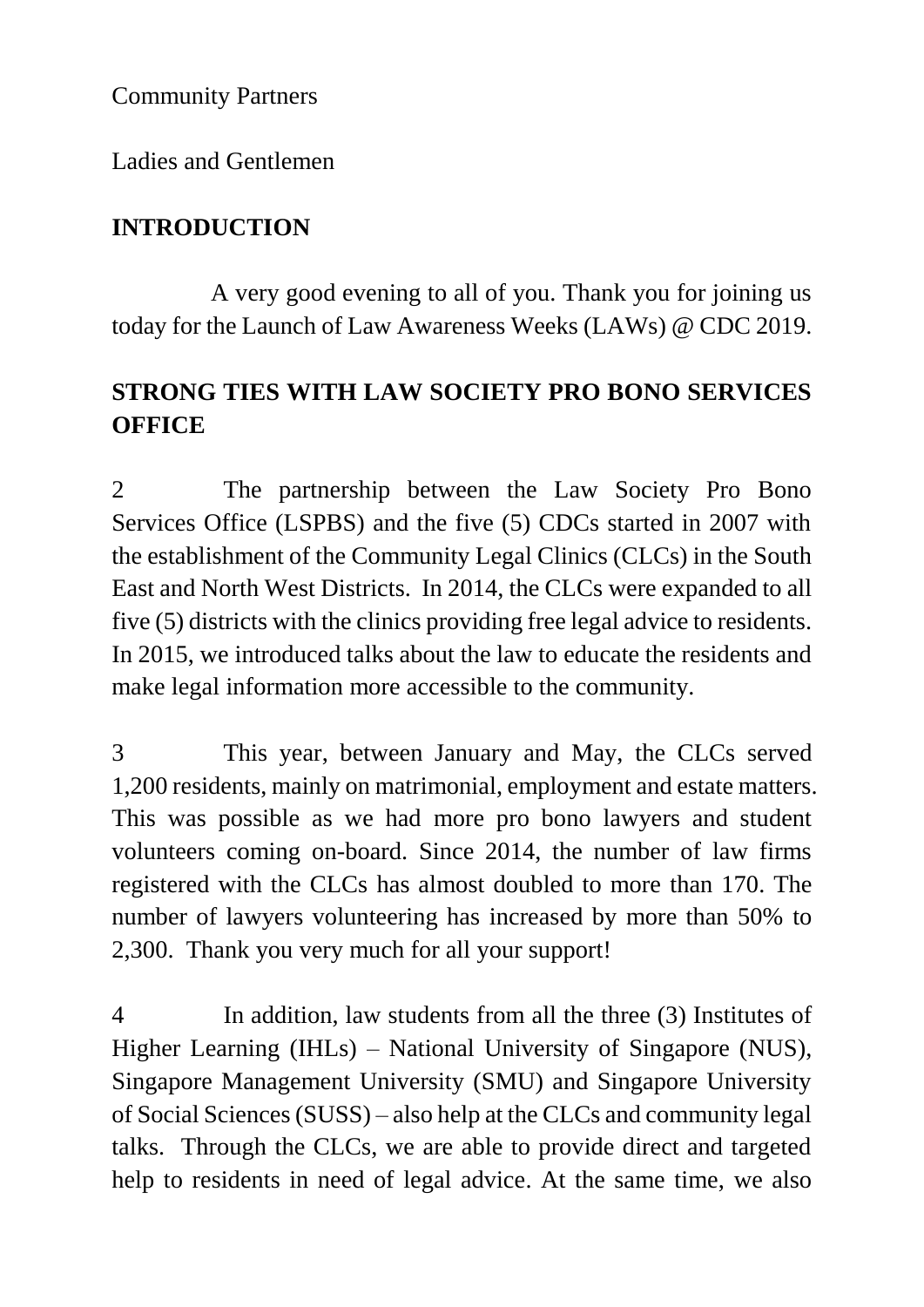facilitate and encourage skills-based volunteering among lawyers and students.

## **LAW AWARENESS WEEKS @ CDC**

5 This year, we saw a record number of close to 50 partners from CCs to organisations from the community participate in the Law Awareness Weeks @ CDC. Recognising the growing need for basic legal knowledge in our residents, the CDCs worked with LSPBS to make legal information easier to understand by breaking down legal jargons into layman language. What started out as week-long community legal talks has since evolved into series of talks over six (6) weeks to cater to the wider interests of the community. The CDCs also played convened and brought together other community partners such as the Singapore Heart Foundation, Credit Counselling Singapore and Jamiyah Singapore to expand the range of topics covered to benefit more residents.

6 The South West CDC is delighted to host the  $5<sup>th</sup>$  LAWs  $@$ CDC 2019. We will kick off the six law awareness weeks with up to 70 legal talks held across five (5) districts, 40 community clubs and social service agencies. The talks will cover topics such as Syariah Law, Employment Matters, Community and Neighbour Disputes and Advance Legal Planning.

# **"HELPING YOU HELP OTHERS"**

7 This year's theme for LAWs @ CDC: "Helping You Help Others" aims to empower the community to help other residents in need. We encourage those who have benefitted from the talks can share their newfound knowledge with their loved ones, neighbours and friends.